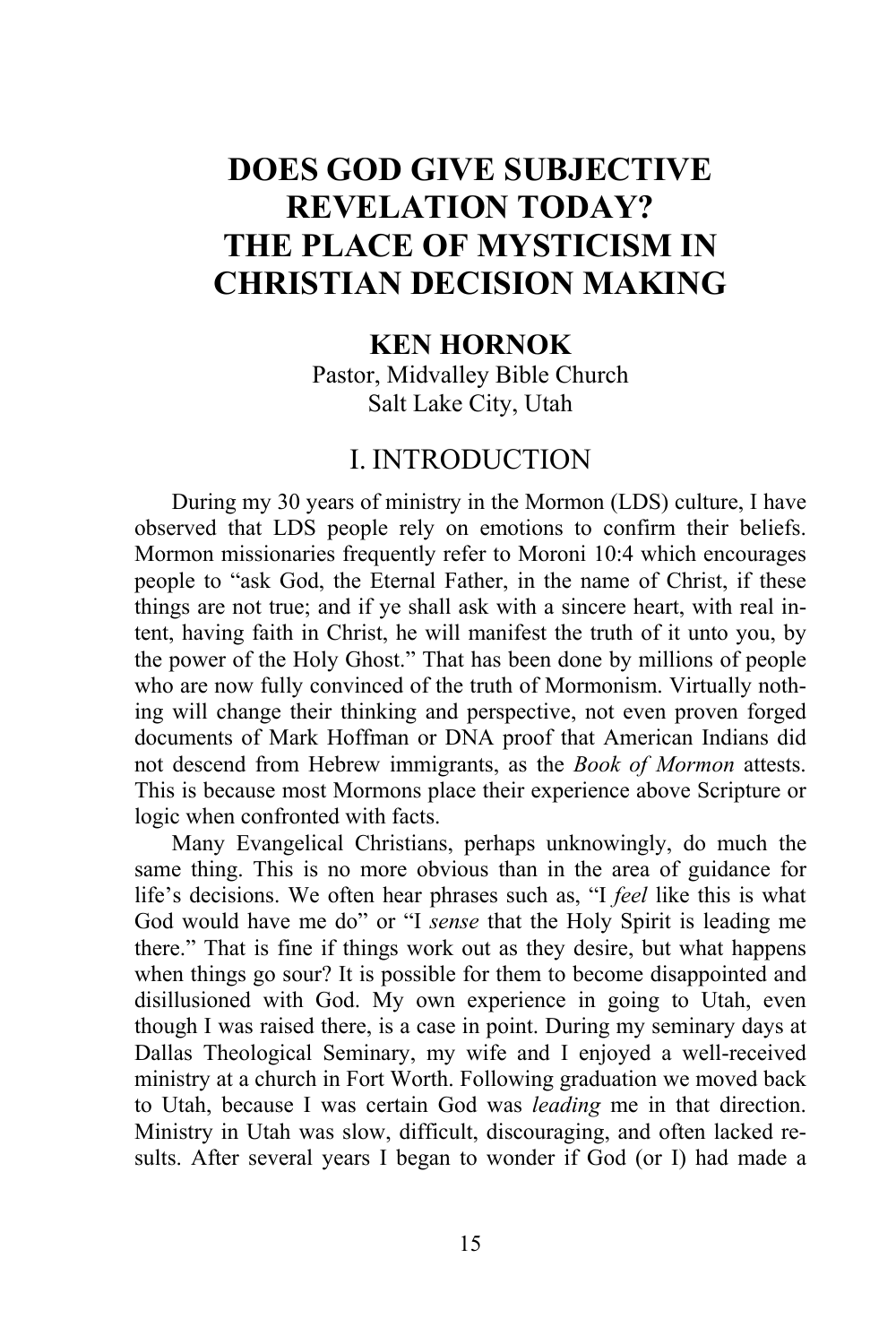mistake. I reasoned that if God had led me to Utah, surely I would enjoy some level of His blessing through effectiveness in ministry.

About that time I read the book *Decision Making and the Will of God* by Garry Friesen.<sup>1</sup> My spiritual liberation came when I realized that I was in Utah because I had chosen to be there, and that I had not missed God's "perfect will" for my life. I could serve God in any location I chose and still be in His will as long as I remained faithful to God and maintained a lifestyle of godliness. For a time I had allowed emotional subjectivity to dominate my thinking, causing me to question if I had missed the "dot," which Friesen defines as "an ideal plan [of God] for each individual,"<sup>2</sup> or "the center of God's will that must be discovered by the decision maker."<sup>3</sup> Following the publication of Friesen's book, Evangelical Christians aligned themselves on the side of either the traditional approach that God's will for one's life must be found, or this radically new approach—the way of wisdom. Those who defend the traditional approach do not realize that they are opening a Pandora's Box of subjective mysticism in Christian experience.

On the other hand, can believers trust their intellect, apart from feelings, regarding courses of action they desire to take? Human reasoning and logic can also mislead us. Since all humans are created by God with intellectual and emotional capabilities, and because our present sinful condition can contaminate our motives, is there a need for current revelation from God for individuals? Must there be a *fresh* word from God or an experience of being "called" so one may be certain they are following God's chosen path for them? Many Christians claim to be "in God's will" due to their supposed "call" to Christian service, a point which this article addresses later.

All of this raises a very important question: Does God speak today to individuals (who have the Scriptures available to them) through feelings, impressions, or brain flashes? If the answer to that question is yes, does this allow the door of present-day revelation from God to remain ajar, not only for Evangelical Christianity but for Mormonism as well? (The situation is further compounded by the possibility that extra-biblical

<sup>&</sup>lt;sup>1</sup> Garry Friesen, *Decision Making and the Will of God* (Portland: Multnomah, 1980). 2

 $<sup>2</sup>$  Ibid, 97.</sup>

<sup>3</sup> Ibid, 113.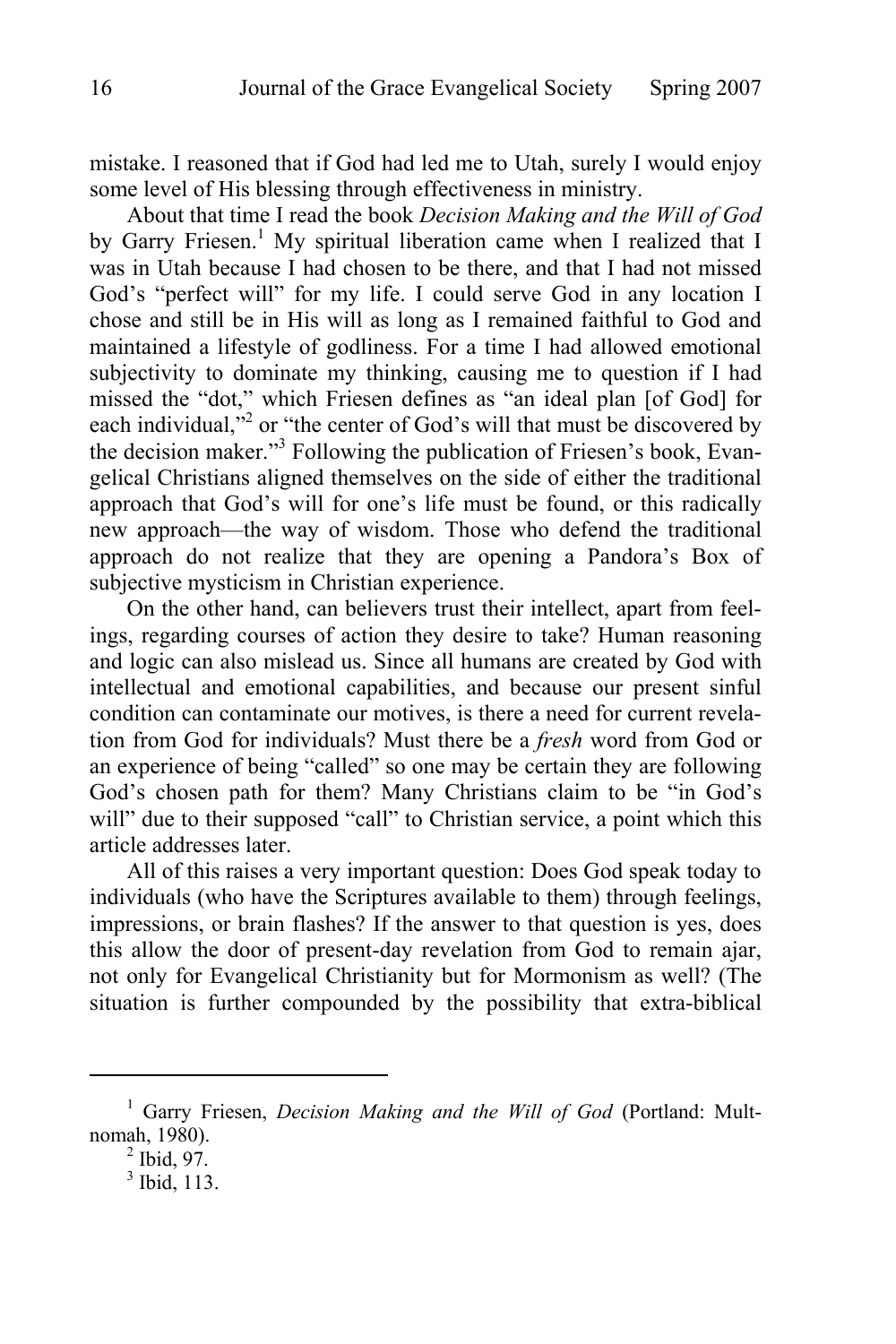revelation from God may only be available to a privileged few.)<sup>\*</sup> If God does not speak extra-biblically today, then one would have to agree that the Scriptures are our sole and sufficient source and guide. Perhaps a new look at this situation is needed.

# II. THE PHENOMENON OF SUBJECTIVE REVELATION

### A. MORMONS RELY HEAVILY ON SUBJECTIVE REVELATIONS

 My thinking on this subject was rekindled in the summer of 2003 when Jon Krakauer's latest book was published: *Under the Banner of*  Heaven: A Story of Violent Faith.<sup>4</sup> It traces the thread of polygamy in Mormonism from its founder, Joseph Smith, to the present day. Of special interest to me was the place of on-going revelation among those who are called *fundamentalist Mormons*. They defend all past and present polygamy practices by what they perceive as a current word from God.

The practice of polygamy was one of the primary tenets of early Mormonism and was a major reason for conflict between Mormon settlers of the 1800s and the US government. It was rigidly defended and liberally practiced by major Mormon leaders, despite objections from many constituents. In 1890, Wilford Woodruff, the fourth Mormon prophet/president, prompted by his desire that Utah be accepted into statehood, received a "revelation" from God to discontinue the practice of polygamy.5 This was made public in what is often called the *Mormon Manifesto.* Privately however, some leaders continued to promote and practice polygamy. This Achilles heel of Mormonism has also caused feuds between modern day sects of fundamentalist Mormons, resulting in numerous assassinations within and between clans.

Ron and Dan Lafferty, raised in a solid LDS family, were exposed to some early documents of Mormonism and became convinced of the truth of polygamy. They began to promote plural marriage, and Dan took a

<sup>∗</sup> Editor's note: Both in the OT and the NT special revelation was exceedingly rare. Typically only a handful of people in each generation received special revelation

<sup>&</sup>lt;sup>4</sup> Jon Krakauer, *Under the Banner of Heaven: A Story of Violent Faith* (New York: Random, 2003). 5

<sup>&</sup>lt;sup>5</sup> Steven Naifeh and Gregory White Smith, *The Mormon Murders* (New York: Weidenfeld & Nicolson, 1988).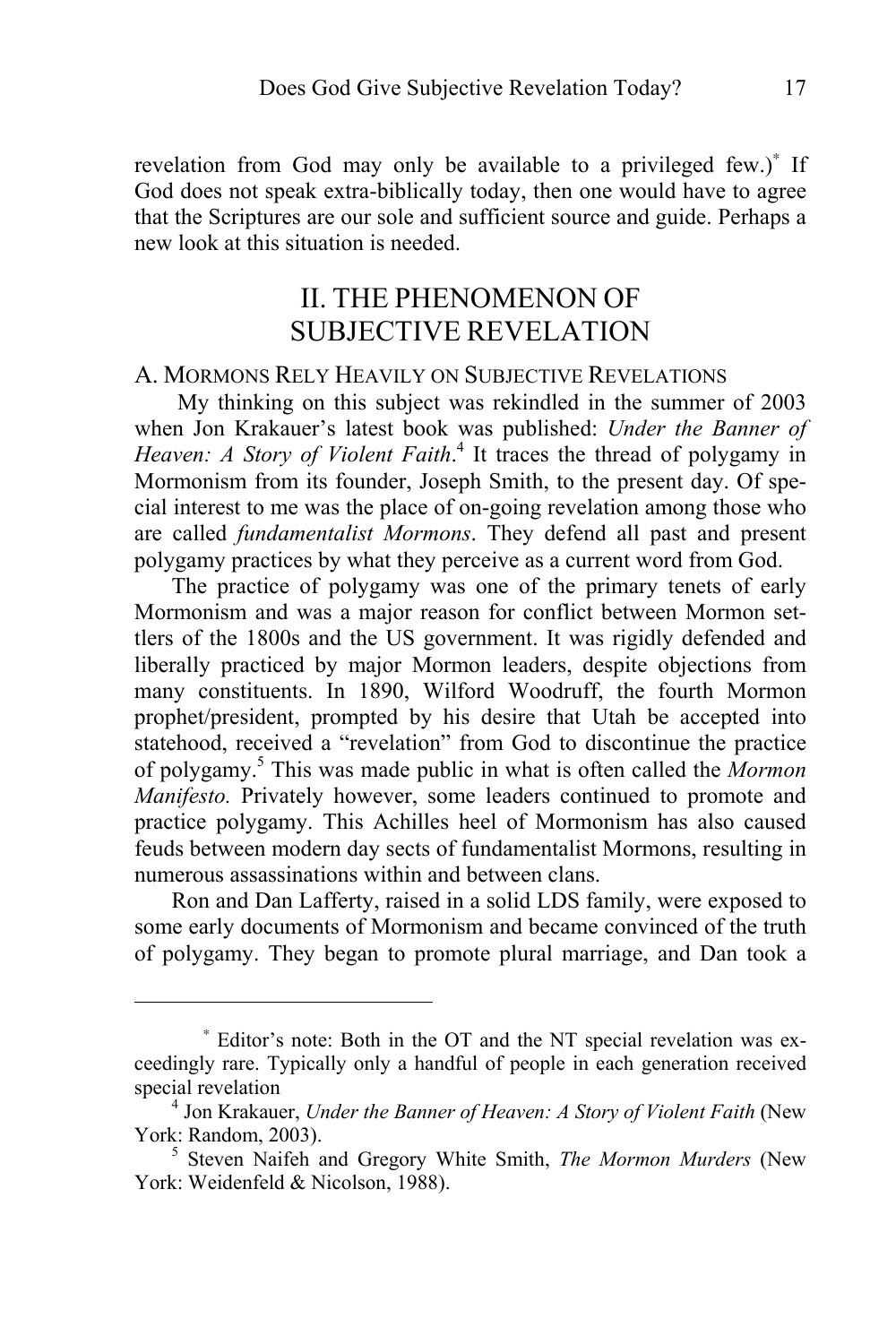second wife. When they received resistance from family members and their bishop,<sup>†</sup> they became convinced that God gave them a revelation to eliminate those individuals. On July 24, 1984 the homicides were carried out. Not only did they kill their youngest brother's wife, Brenda Lafferty, but they also killed her 15-month-old daughter, Erica as well. The bishop escaped because he was not at home. Ron and Dan were convicted. Dan is serving two life sentences, and Ron was sentenced to death. Later, his conviction was thrown out and he was retried in 1996, but was again sentenced to death. Currently Ron is seeking new counsel to handle the appeals of his death penalty conviction. Dan admits he did the killings but has never admitted wrongdoing because he says, "I was guided by the hand of God."6

The highly publicized abduction of Elizabeth Smart during the summer of 2002 is another illustration of a deeply religious person carrying out God's present-day revelation to him. Brian David Mitchell, a fundamentalist Mormon, received a revelation from God that he should have seven wives. He kidnapped Elizabeth from her bedroom and kept her as a wife for nine months. The mainline LDS church in Salt Lake City today denies any connection with these activities, yet the reality is that these atrocities reflect the church's original roots.

Both of these illustrations, while violating the laws of the land, were done by those claiming a revelation from God and their obedience to it. Despite the civil consequences, they were compelled by what they considered a higher law.

Another factor that figures into this scenario is what is commonly referred to as the *burning feeling* or the *burning in the bosom*. For LDS people this is a very special sensation. Some are not willing to discuss it with those outside their faith system. The first mention of this phenomenon was in a revelation Joseph Smith gave to Oliver Cowdery in April of 1829. Cowdery wanted to speed things up with regard to the dictation he was receiving from Smith, so Smith "dictated" this revelation from God: "But behold I say unto you, that you must study it out in your mind; then you must ask me if it be right, and if it is right I will cause that your bosom shall burn within you; therefore you shall feel that it is right".

<sup>†</sup> Bishop Richard Stowe played a role in Ron Lafferty being excommunicated from the mainstream LDS church

 $<sup>6</sup>$  Ibid, 318.</sup>

<sup>7</sup> *Doctrine and Covenants*, Section 9, Verse 8.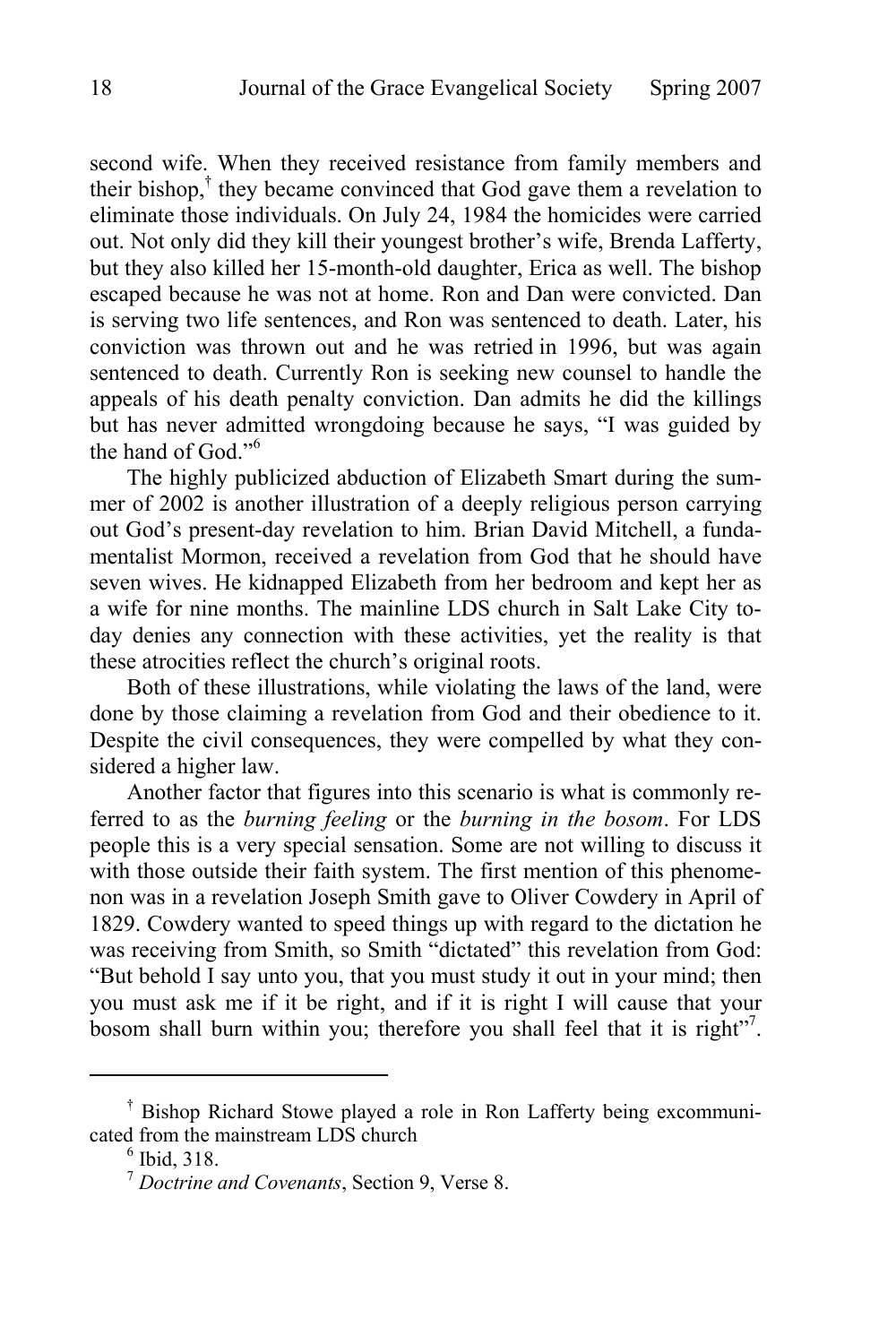Since that time this physical sensation has become a standard by which Mormons substantiate the Book of Mormon as a true book from God. An actual description of this feeling is difficult to pin down, as it would likely differ for each person. Nonetheless, once the sensation is experienced, little can be done to convince people that it may not have come from God.

Putting these two concepts together—revelation from God in the present time and the emotional sensation that LDS people experience—both the mainline Mormon and the fundamentalist Mormon can claim to receive personal direction from God for individual situations.

### B. MANY NON-CHARISMATIC EVANGELICALS

#### ALSO RELY ON SUBJECTIVE REVELATIONS

With this background information it is not difficult to see a parallel in the practice of many well-meaning Christian people today. Even noncharismatic cessationist Evangelicals rely on subjective-mystical revelation from God. I have personally encountered many such situations. Years ago a well known Bible teacher decided God was directing him to change ministries. I was shocked because this individual had a very unique and much needed ministry. When I asked him why he was changing his focus, without hesitation he said, "God told me to." I further inquired and he told me he had personally heard the voice of God speak to him. This individual was a Dallas Theological Seminary grad who did not have a charismatic cell in his body, yet the voice of God for him was the deciding factor. How many times has this story been repeated when people change ministries? Do these situations always prove to be from God? Consider also, does this make a person vulnerable to listen to other "voices," which may ultimately damage or destroy his ministry?

We have all heard a pastor tell his congregation that he is waiting on God regarding the next series of sermons to preach. This indicates that he expects some sort of new word from God or feelings-centered brain flash from God before he can minister. Other pastors say that God told them to build a bigger building, or create a new ministry program. The implication is that if the congregation does not follow the pastor's lead in this area, they are disobeying God.

In a November 2003 *Christianity Today* article entitled, "Mr. Jabez Goes to Africa," the author relates how the founder of Walk Thru the Bible Ministries, Bruce Wilkinson, had a "burning bush" experience at a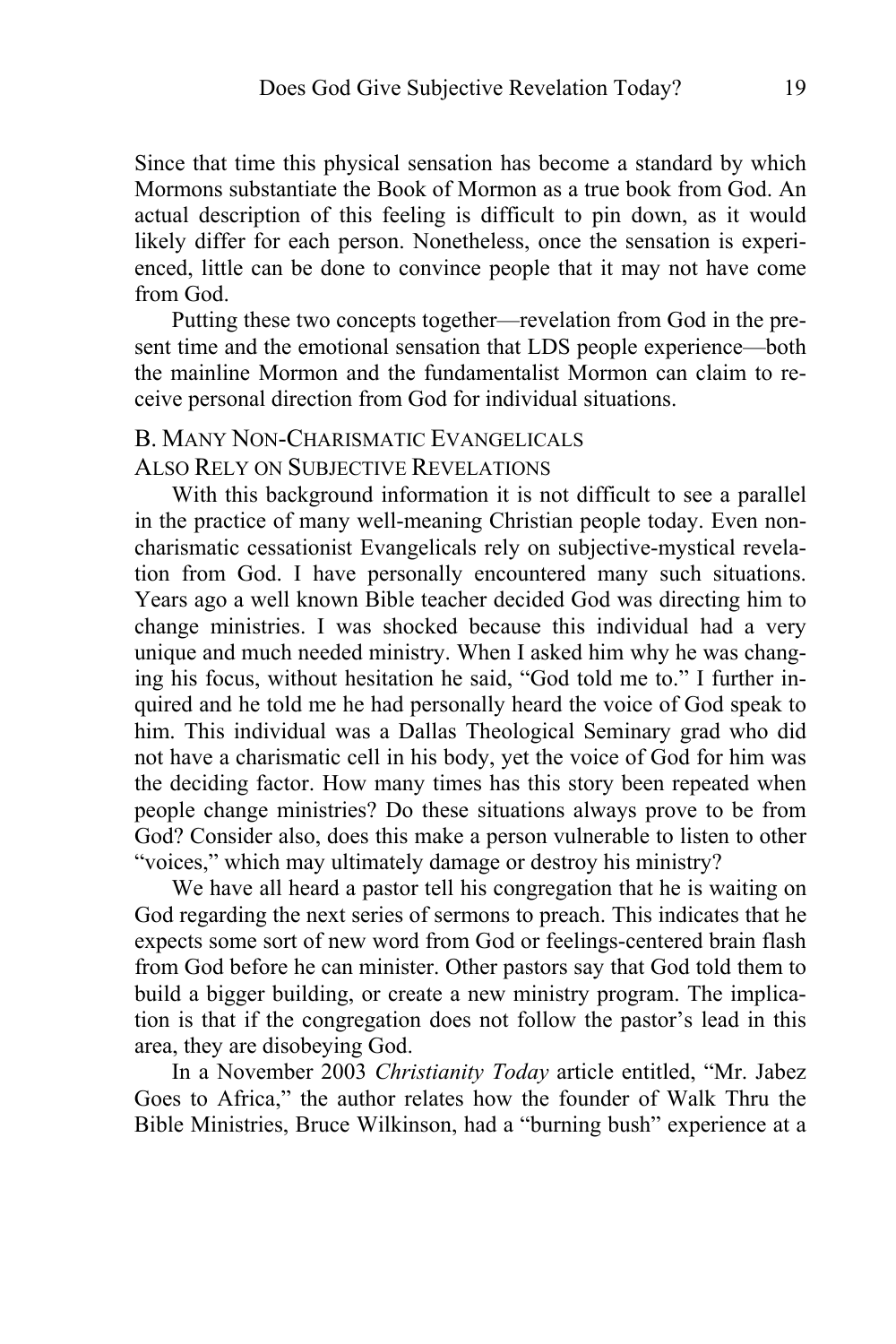Wendy's restaurant while reading a biography of Hudson Taylor.<sup>8</sup> Wilkinson was stunned when he realized that he may have just had a conversation with God, in which he asked, "God, tell me what do you want me to do," and he sensed God's reply: "*I want you to keep the Great Com*mission."<sup>9</sup> Was this a real dialogue with God, a series of providential events directed by God, or an overactive imagination? Perhaps Bruce was bored with his present ministry and wanted an honorable way out who can object when the source is God? Wilkinson's conservative evangelical approach to Bible teaching hardly puts him in the arena of the charismatic community, so this raises questions that often plague us: *Could this kind of thing happen to me? Does this happen only to "superstar" Christians? Why didn't God respond to me when I asked that question? Was I listening? Am I unworthy?* The questions are perplexing, not only for Christian workers but the general Christian public as well.

The problem of subjective leading and mysticism in Christian living is not a recent phenomenon. In his book, *Balancing the Christian Life*, published over 30 years ago, Charles Ryrie made reference to a mystical approach to understanding the Bible, calling it an "affliction."10 Anyone familiar with Christian books and literature has doubtless become increasingly perplexed with every passing year at the explosion of information and themes about God speaking to individuals today, either directly or indirectly.

More often than not, many of these experiences indicate little interaction with the revealed Word of God, the Bible. The "listening prayer" fad is one case in point. As much as 15 years ago, David Pytches's book entitled *Does God Speak Today?* gave 47 cases of modern-day communication from God, apart from Scripture, which had good results.<sup>11</sup> The author also included 15 examples of counterfeit revelations and concluded that experiences must be tested. In a recent book entitled, *How to Hear From God: Learn to Know His Voice and Make Right Decisions*, the author, Joyce Meyer says, "God delivers His word through signs, revelations, and internal confirmation. Ask God for the sensitivity to hear

<sup>8</sup> Timothy C. Morgan, "Mr. Jabez Goes to Africa," *Christianity Today,*  November 2003.

<sup>&</sup>lt;sup>9</sup> Ibid., 47.<br><sup>10</sup> Charles Ryrie, *Balancing the Christian Life* (Chicago: Moody, 1969).

<sup>&</sup>lt;sup>11</sup> David Pytches, *Does God Speak Today?* (Bloomington: Bethany House, 1990).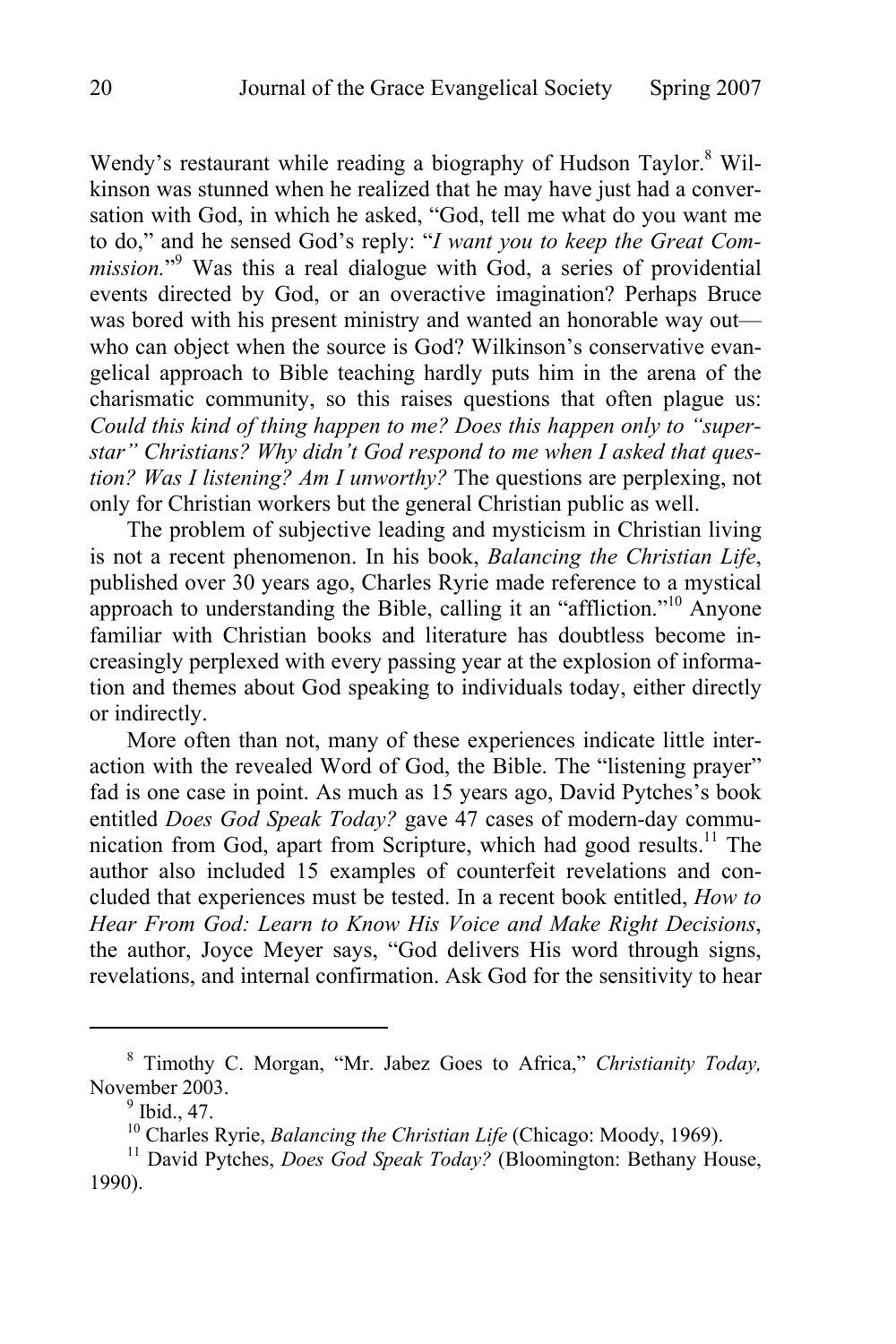His voice."<sup>12</sup> Even Henry Blackaby, who calls Christians to dependence on God's Word, also teaches, "No amount of reasoning and intellectualizing will discover [God's will]. God himself must reveal it. God's Holy Spirit reveals his will to those who are seeking his mind and his heart."<sup>13</sup> He adds that Christian leaders can grow unfamiliar with God's voice and miss His guidance.<sup>14</sup> Is Blackaby merely using Christian jargon, or does he contradict himself?

No longer does doctrine govern and interpret experience, but rather, application and experience control interpretation. Meanings are assigned by the reader of Scripture, rather than by the writer, and multiple meanings are given to a single passage. *What does it mean to me?* has become the operative interpretive question, rather than *What did the author intend his readers to know or do*? Realizing that the entire area of hermeneutics is facing a crisis and that pre-understanding is now the rule, along with a growing intolerance for the common-sense grammatical-historical approach to understanding biblical truth, we now proceed to point out some positive aspects of cognitive—as opposed to emotional approaches to this topic.

# III. BIBLICAL INSIGHTS REGARDING THESE **PRACTICES**

### A. EXAMPLES OF OBJECTIVE REVELATIONS FROM GOD

If the Bible is allowed to speak for itself, it presents clear evidence as to the avenues God uses in the transfer of His thoughts to the mind of man. To begin, one must understand that God took the initiative to reveal Himself to mankind. The written Scriptures are God-breathed—breathed out by God (2 Tim 3:16); and men of God were moved or carried along to a destination by the Spirit of God as they wrote (2 Pet 1:21).

Perhaps the most spectacular means God used to reveal both Himself and His message to His people is through what is called an epiphany—a grand descent of God which terrified humans because of its uniqueness. Such was the visit of God to Mount Sinai when He communicated the

<sup>&</sup>lt;sup>12</sup> Joyce Meyer, *How to Hear from God: Learn to Know His Voice and Make Right Decisions* (Nashville: FaithWords, 2003).

<sup>&</sup>lt;sup>13</sup> Henry & Richard Blackaby, *Spiritual Leadership*, (Nashville: Broadman & Holman, 2001).<br><sup>14</sup> Ibid., 179, 181.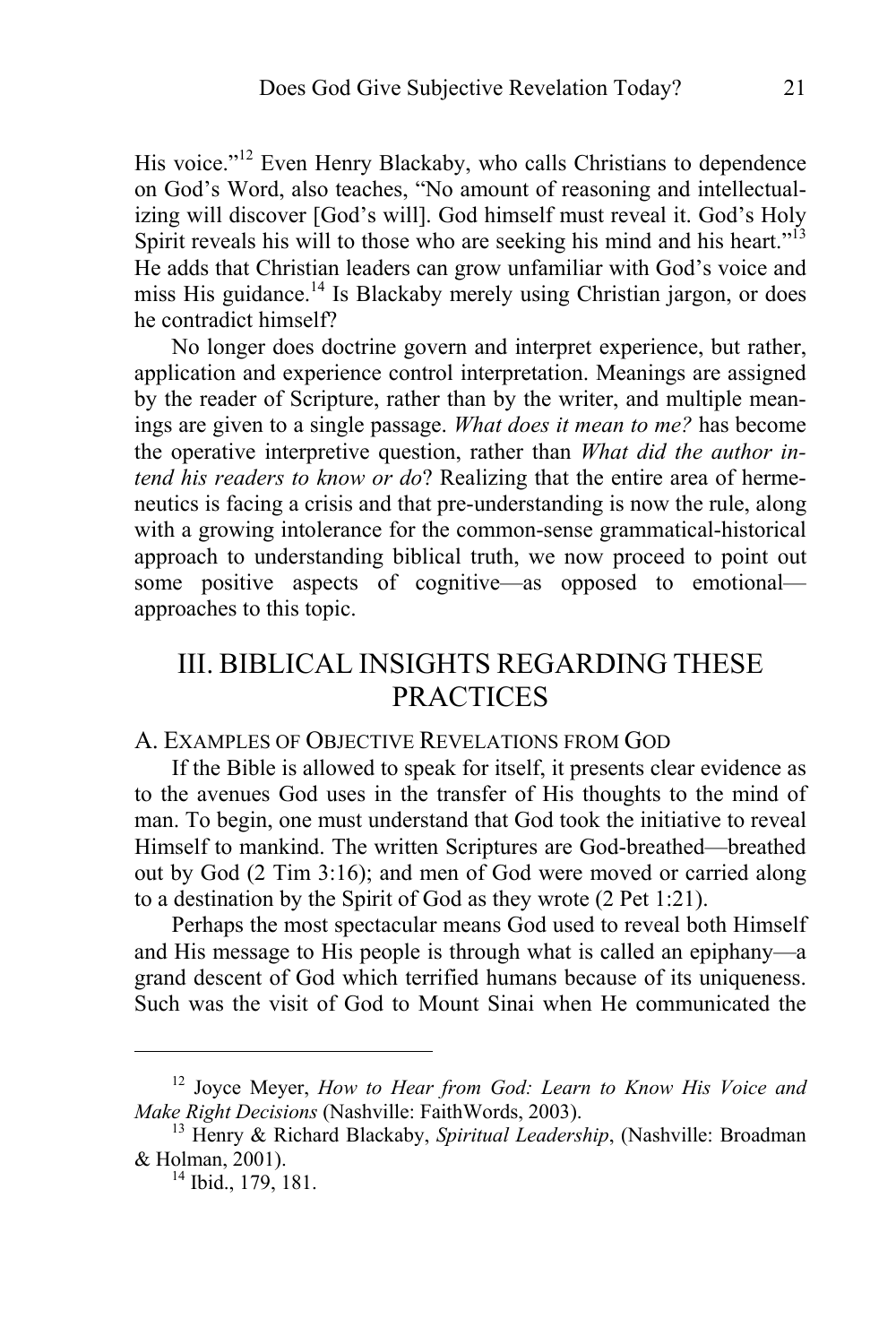Ten Words to His people (Exodus 19–20). It is likely that this is what Moses encountered at the burning bush (Exodus 3) and also when he asked to see God's glory (Exodus 33–34). Nothing in human experience could compare with milestone occurrences of this nature. They are completely beyond natural explanation.

A less spectacular avenue used by God to convey information to mankind involved *dreams,* as in the case of Abraham and Abimelech (Genesis 20), Jacob and Laban (Genesis 28, 31), Joseph and Pharaoh (Genesis 40–41), and of course Daniel and Nebuchadnezzar (Daniel 2, 7). New Testament examples include Joseph (Matt 2:13-19), the magi (Matt 2:12), Pilate's wife (Matt 27:19), and Peter's trance (Acts 10:10).

While the focus of *dreams* is on what is *seen*, the emphasis of a *vision* is on what is *heard*. Examples of a vision bring to mind Isaiah, Ezekiel, Daniel, and many of the minor prophets. A clear observation can be made: Those who received dreams and visions were usually surprised by them for they did not seek or solicit them. They were given by God, apart from any desire or request of the individual.‡

Another avenue God used to communicate involved messengers. Theophanies and Christophanies, most of which are said to be the Angel of the Lord, are sprinkled throughout the OT era, from a visit to Hagar in Genesis 16 to Zechariah overhearing a conversation between the Father and the Son (Zech 1:12-13). Angels were often used to deliver God's message, the most notable being Gabriel, the communicating angel, and Michael, the warring angel.

In both the Hebrew Scriptures and the NT, the messengers most often used were prophets and apostles. God employed the human element. This means was even requested by the people of Israel at the base of Mount Sinai, due to the great fear they had experienced when God revealed Himself to them (Exod 20:18-21).

The actual experience of the prophets and apostles in receiving a message from God is not a topic of much discussion in the Bible, other than by the phrase, "The word of the Lord came to…" We do not know how this happened, especially when dreams and visions or angels were not used. One thing is clear, many prophets and writers of the NT experi-

<sup>&</sup>lt;sup>‡</sup> Editor's note: In addition, the communication was always objective and certain. There was never a sensing that God was communicating through some impression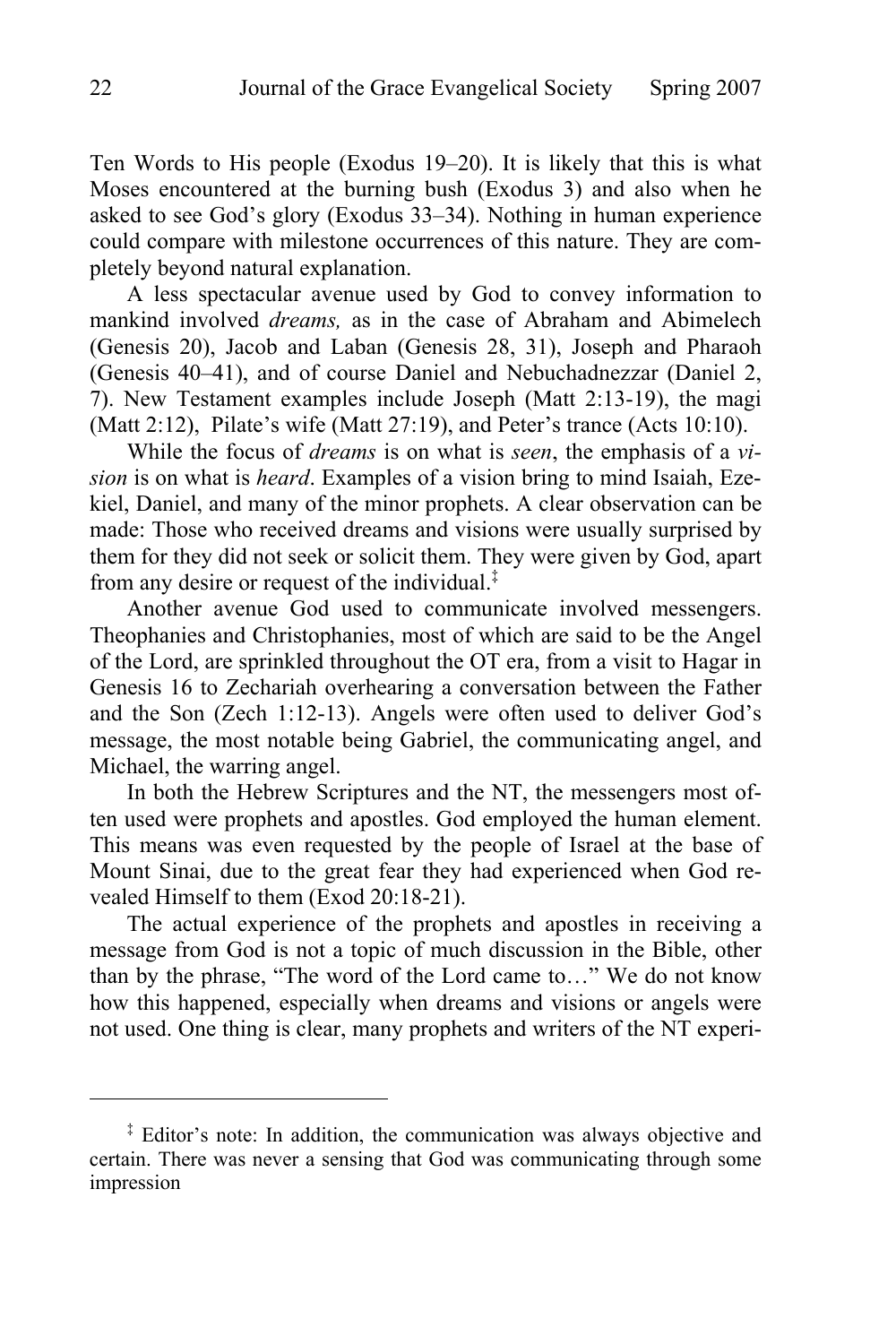enced this on numerous occasions. Their information was recognized by the people of God as coming from Him.

Perhaps David (in writing the Psalms), Isaiah, Jeremiah, and other prophets did not fully realize what was happening to them the first time God gave them a message. When the writers of the NT, such as Paul and Peter, were compelled by God to write a letter to a group of believers, both writer and readers must have recognized the uniqueness of this material. Possibly NT writers conversed with each other, comparing experiences and concluding that a special work of God had been done through them (2 Pet 3:15-16).

The point that must not be missed is that no Scripture originated from the will of man (2 Pet 1:20-21). As stated previously, the message had its origin from God, and the messenger was carried along by the Holy Spirit. His own initiative played no role in whether or not he received a message from God or even understood that message completely. *Revelation did not result from self-stimulated existential or emotional experiences. In every case where God gave information to mankind, He communicated to his mind, not through his emotions* (1 Cor 2:10, 13). If God's revelation was cognitive, not emotive, then why should Christians think they can receive special revelation from God through their emotions or feelings today? Put another way, if God did not speak to Bible writers through their emotions *before* the completed Canon, why would He speak that way *today* when the Canon *is* complete? Therefore, in my opinion, since "impressions" and "inner promptings" cannot be proved as coming from God, it seems that they may be self-induced.

B. BIBLICAL REVELATION AND THE ROLE OF FEELINGS, EMOTIONS, AND DESIRES

We must not, however, divorce emotion completely from experience. We today, as well as the people of Bible times, do have inner promptings and impressions. These are undeniable if we claim to be human. Good, as well as bad, desires come and go. But should we follow our good desires as messages from God? Is a good desire proper motive and valid reason to proceed with a course of action? Does it have the same level of authority as the Scriptures that we should obey? Consider the noble desire King David had to build the temple. This would surely have honored God and been a blessing to many. God gave a very prompt and pointed message through the prophet Nathan not to proceed (2 Samuel 6–7). God would allow a temple to be built, but not at that time or with that personnel. David was told to forego this good and acceptable desire.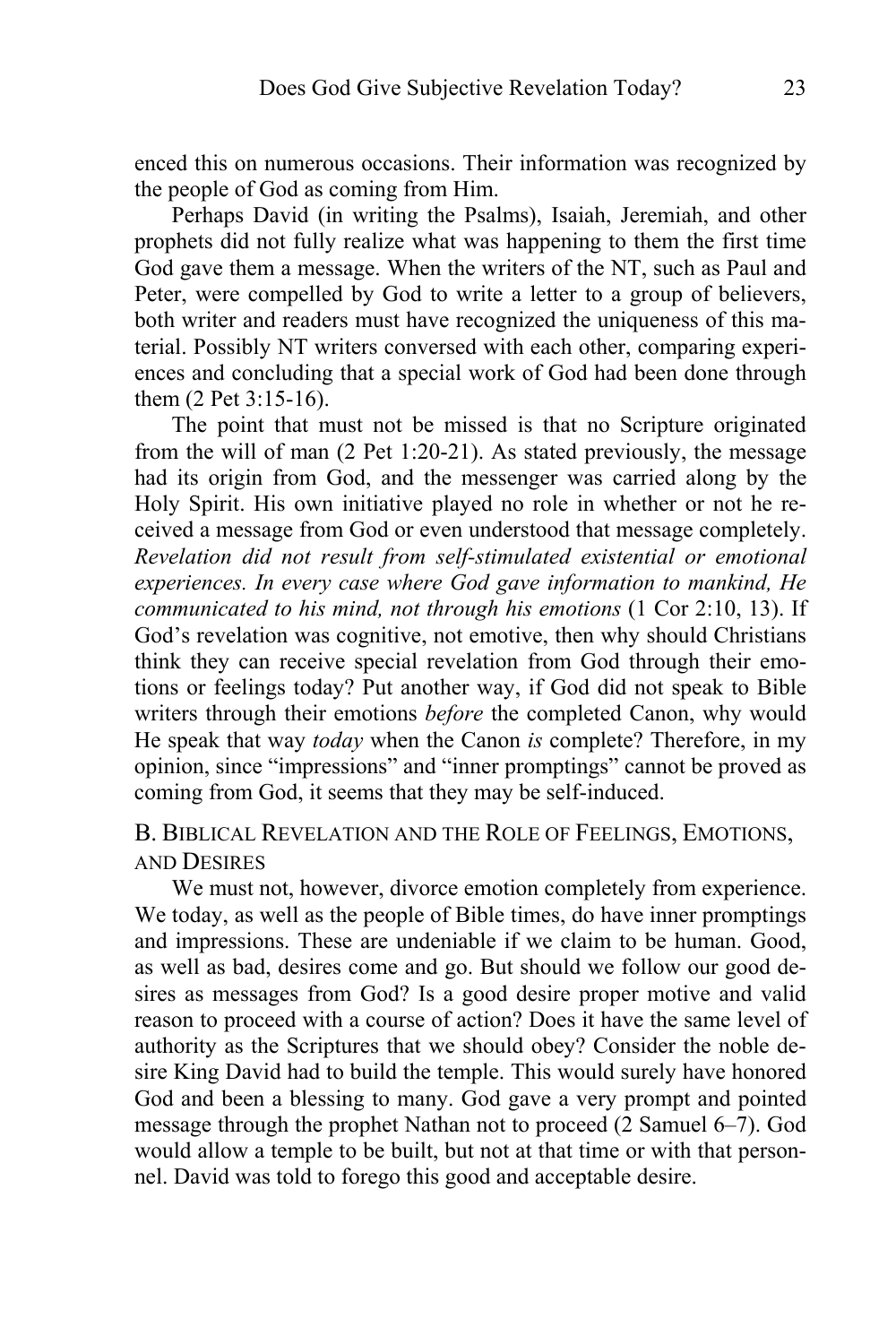Paul's *good* desire of taking the gospel to Asia (Acts 16:7), his desire to visit the saints at Thessalonica (1 Thess 2:17-18) and Rome (Rom 1:13), while commendable, did not work out because of over-riding circumstances. Good desires are just that—good desires. They are not necessarily a sign or message from God that we must pursue.

It may be that while the desire is there to do a specific service for God or follow a certain pathway of action, one may not have the giftedness from God, the right timetable, or the support of God's people. There are many who would like to be teachers of the Bible, but they lack necessary communication skills or mental ability. Many would like to be pastors, yet they lack people skills, or the staying power necessary to hold a position of that nature.

All of this leads up to the conclusion that desires, impressions, promptings, and insights are not to be put on the same level as special revelation, as found in the Bible. Interpretation and illumination in our study of Scripture are entirely different from inspiration. Our minds and motives are often flawed and scarred by sin. These flaws can be reduced but never eliminated. We are free to act on our impressions, ideas, or good desires if they do not violate Scripture. However, it must also be pointed out that *we are never instructed or encouraged in the Bible to seek, listen to, or follow inner promptings or impressions.* 

There are adequate examples of satanic influence in the biblical record to make us realize that impressions must always be suspect. Though impressions, feelings, and emotions may be included in the decisionmaking process, the Scriptures, wisdom and common sense, opportunities and obstacles, and wise counsel, must be the primary guides in our decisions and actions.

When we do not know what action to take, what are we to do? In the case of Abraham and Lot (Genesis 13), Abraham did not ask God to show him what to do. He simply stepped aside and let Lot choose. In non-moral decisions about which Scriptures are silent, "one should exercise good judgment...and choose one's personal preference."15 Neither can circumstances or open doors be our sole guiding factor. Jonah found a boat going to Tarsus, but it was hardly providential guidance (Jonah 1)!

It is also important not to forget that God gave each of us intellectual capacity far beyond what any of us use. When we seem to have an original or fresh idea come to mind, it should not be construed as new revela-

<sup>15</sup> Friesen, *Decision Making*, 263.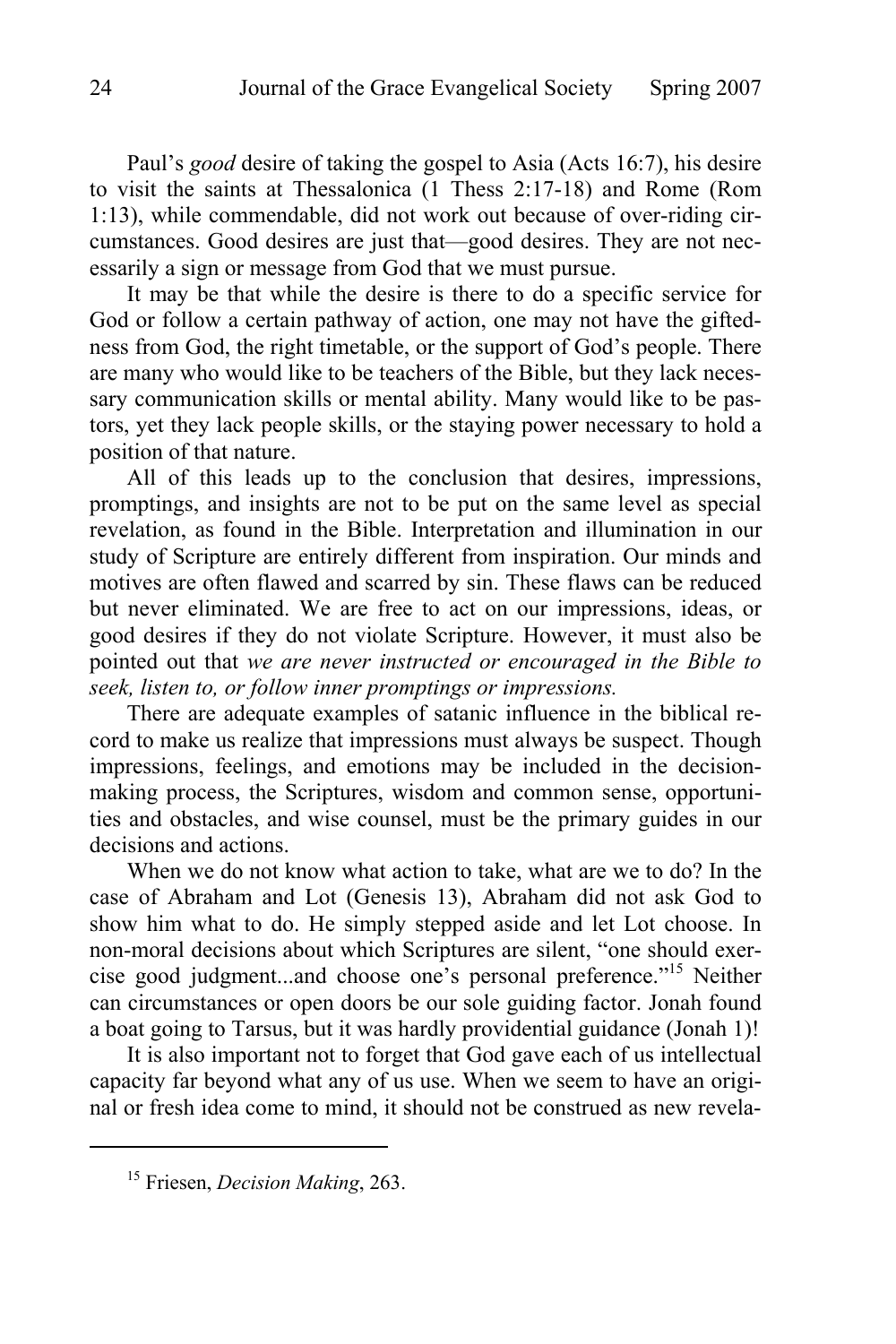tion directly from God. Though a Christian song writer may say, "God gave me this song," or a Bible teacher may say, "God gave me this idea or insight," it is difficult to discern if that is really what happened. Perhaps meditation and contemplation resulted in bursts of creativity from their already God-given intellect and abilities. A *new* idea may be one we previously heard or read and then forgot. God uses the ways He has gifted us, and we must acknowledge our total dependence on Him for all our godly endeavors and accomplishments.

What then is the place for emotion and feelings in our Christian experience and is it a positive one? Like every God-given human attribute it can be used for either good or ill. Since all communication from God through the Bible is of a cognitive nature, it may well be that our feelings and emotions play a vital role in our *response* to that revelation. *In other words, our intellect has the role of receiving and understanding revelation from God while our emotions have a role in responding to that revelation*. Much of our worship of God must involve our mind, but our emotions function in that experience as well. We all enjoy feeling good about worship, but that must never be the primary governing factor in worship. It is often said that doctrine divides and emotional experiences unite. This could not be more misleading and false. Anyone who has been involved in a church split knows that such divisions are very emotionally charged, and rarely over doctrinal issues. And when doctrine is an issue, it is frequently because people are too emotionally attached to their own doctrine to discuss it calmly with those who disagree.

Given the wide variety of ordeals we face as followers of Christ, we will all discover that frequently it will be in the arena of emotion and feelings that our faith will have its greatest tests. We will be discouraged, face despondency and despair. This may come as a result of doubt and disbelief in the revealed revelation of God. No child of God is immune from this major hurdle of Christian experience. It is therefore, all the more important to have an objective standard to follow.

### C. BIBLICAL REVELATION AND "BEING CALLED"

Being "called" to ministry is perhaps among the most hotly debated aspects of beginning a new ministry or planting a church. Many look to a past event in their life which had such a profound impact on them that they made a decision to pursue ministry. For myself, I see little emphases in Scripture on a personal individual experience of this nature. The focus seems to be not on *calling* but on *qualification*. A casual reading of the qualifications for Christian leaders in 1 Timothy 3 highlights several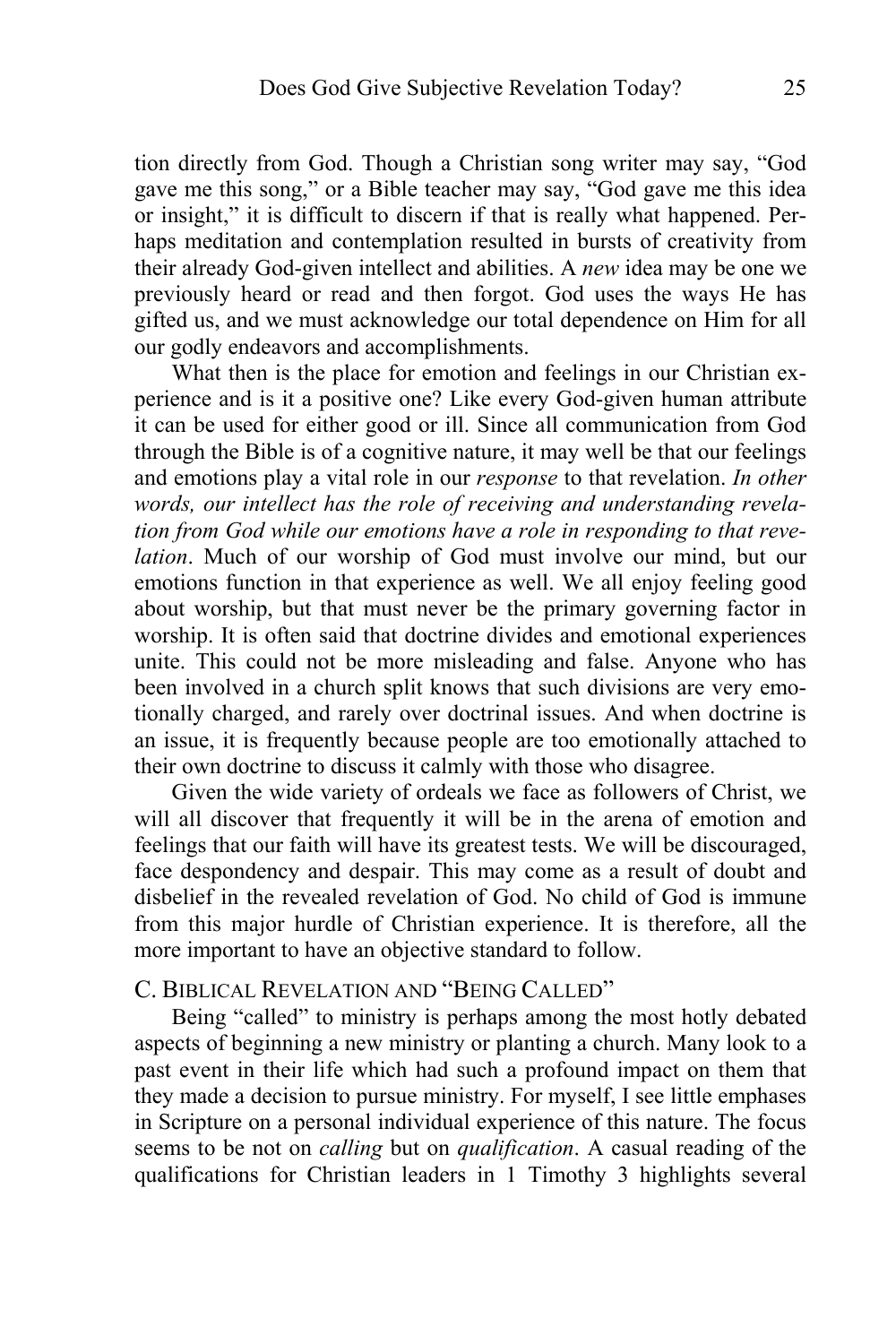things: aspiration, ability, and character qualities. I have personally known men who had the first but lacked the other two. It appears to be a package in which all must be present. When comparing the qualifications for priests in the OT, it is clear that the strict guidelines to be followed focused more on the physical body and lineage. The NT qualifications focus not on the external so much as on the internal. The parallel that must be noted is that in both cases there were standards which needed to be met, and these went beyond mere desire. Additionally, the emphasis of the epistles leans toward every Christian being "called" to sanctification (2 Thess 5:23-24), holiness (1 Thess 4:7, 2 Tim 1:9), and fellowship (1 Cor 1:9), rather than to specific ministries or geographic locations.

An objection may be raised that if there is no "call" it will reduce the number of people who go into vocational Christian ministry. But in actuality, it may increase it. Many effective Christian workers cannot point to a "call" from God; they desired Christian service, trained for it, and were affirmed by other Christians. Some even serve effectively without formal training, whether or not they received "the call." We all personally know individuals who received all the training needed for Christian ministry (even with a "call"), yet when reality set in, they decided that was not what they wanted to pursue. Are they out of the will of God? Were they misdirected? Did they receive bad counsel? Did they misread their impressions or promptings? Or did it finally come to their attention that God simply had not gifted them for the service they previously desired?

### D. BIBLICAL REVELATION AND "BEING LED BY THE SPIRIT"

Understanding the ministry of the Holy Spirit is also important, as many talk about "being led by the Spirit." There are only two references to this in the life of the believer: Rom 8:14, "For as many as are led by the Spirit of God, they are the sons of God," and Gal 5:18, "But if you are led by the Spirit, you are not under the law." Based on these two verses, the phrase, *led by the Spirit,* is commonly used as rationale for proceeding with a course of action. "The Spirit led me" or "God led me" gives undisputed justification for someone's action. It becomes the uncontested "official will of God."

When asking a person who believes they are "led by the Spirit" how they know, it often turns out that they had a feeling, impression, prompting, or even a personal desire. Thus the Holy Spirit is reduced from being a Person to a sensation. It becomes nearly impossible to reason with someone after they have attributed this emotional sensation to the Holy Spirit. *For many, the words spiritual and mystical are indistinguishable.*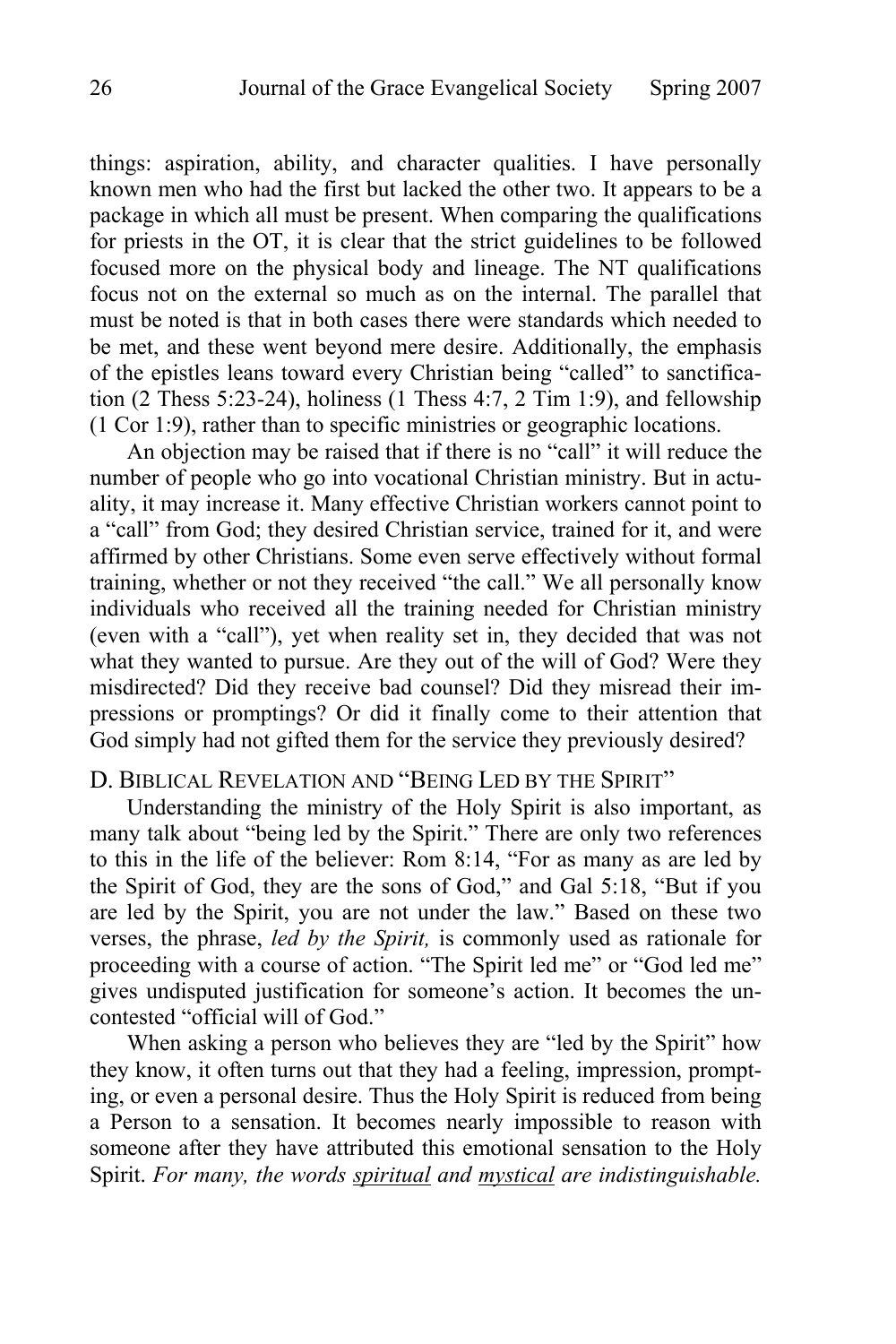*They assume that a subjective/mystical experience is a spiritual experience and that a spiritual experience must involve something emotional.*  But Biblical spirituality is not mysticism as much as it is a life of godliness. If people understood spirituality as godliness, they might not confuse it with mysticism so readily.

The greatest problem with the use of the phrase *led by the Spirit* is that in context these passages have nothing to do with guidance or making decisions. Both passages contrast the lifestyle of fleshly desires with the lifestyle of godly living. Choosing a godly lifestyle is equivalent to being led by the Spirit. Joseph Dillow refers to B. B. Warfield's observation that the word 'led'  $(aq\bar{o})$  involves self-action: "Had Paul wanted to teach that the leading of the Spirit involved only God's work, he had another word he could have used, 'moved' (*pherō*)"16 which Peter used in 1 Pet 1:21 referring to an exclusive work of God. Quoting Dillow again, "The child of God is not passive in the hands of the sanctifying Spirit. He is not 'moved' but 'led.' His own efforts enter into the progress made under the controlling influence of the Spirit."<sup>17</sup> Being led by the Spirit thus has everything to do with sanctification and nothing to do with "guidance."

It is likely that the use of this phrase ("The Spirit led me to...") will be with us for a long time because we all desire to cloak our actions in sanctimonious jargon. But how refreshing it would be if we just said what we mean: "*I* felt like doing this" or "This is what *I* want to do." Any Christian who desires special guidance from God should remember Ps 25:9, "He guides the humble in what is right and teaches them His way." The qualification for being guided and taught by God is humility—realizing we have no resources within ourselves.

# IV. THE SUFFICIENCY OF BIBLICAL REVELATION

 Many would feel shackled if they were limited to the revealed Word of God. Others fear it takes too much time and effort to learn what has already been revealed.

<sup>16</sup> Joseph C. Dillow, *The Reign of the Servant King*, (Hayesville: Schoettle Publishing Co., 1992).<br> $^{17}$  Ibid., 372.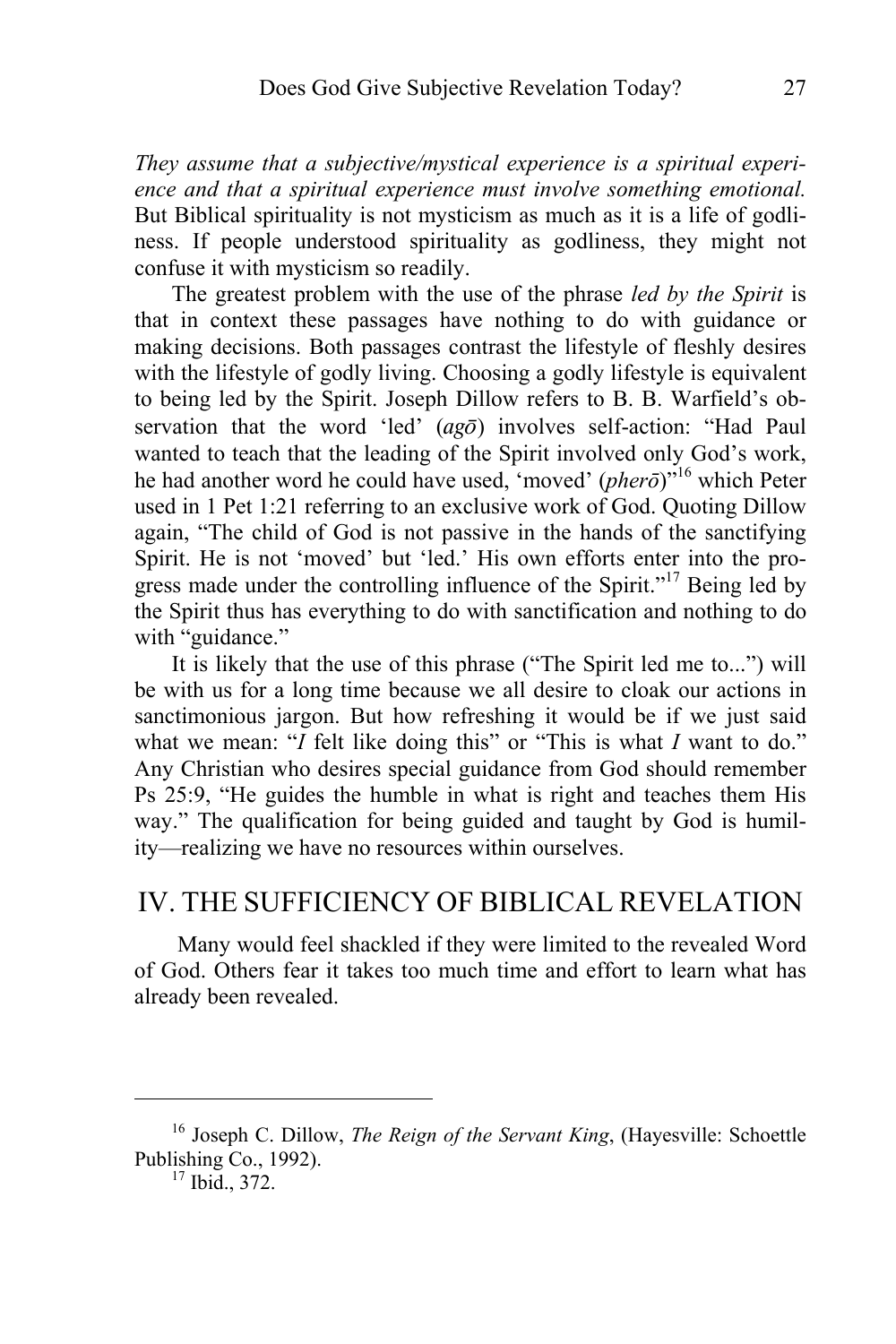The writer of Psalm 119 expressed complete contentment in what God had revealed up to that time. Consider vv 9-16 where the Psalmist makes it clear that his guidance comes from God's written word:

> How can a young man keep his way pure? By keeping it according to thy word

> With all my heart I have sought Thee; Do not let me wander from Thy commandments.

> Thy word I have treasured in my heart, That I may not sin against Thee.

Blessed art Thou, O Lord; Teach me Thy statutes.

With my lips I have told of all the ordinances of Thy mouth.

I have rejoiced in the way of Thy testimonies, As much as in all riches.

I will meditate on Thy precepts, And regard Thy ways.

I shall delight in Thy statutes; I shall not forget Thy word.

The Word of God was his delight, his source of meditation, his means of guidance. He was convinced that it would protect him from sinful habits, and would comfort him in affliction, and guide him on the paths of life. Being the premiere acrostic psalm in the Psalter, each letter in the Hebrew alphabet is assigned eight opportunities to extol the wonders and glories of the revelation of God. The psalm presents no need for warm feelings or inner impressions when one relies 100% on God's law, ordinances, judgments, commandments, precepts, statutes, and Word.

The issue boils down to one of the primacy of God's revealed Word and its sufficiency. Are we willing to trust it completely and without hesitation?

# V. CONCLUSION

The purpose of this article has been to evaluate in a small way the place of feelings, emotions, and impressions in the decision-making process. Does God use this means, and is it something one ought to be sensitive to? Generally, people have no intention of equating subjective mysticism with divine revelation. In their mind it has far less merit than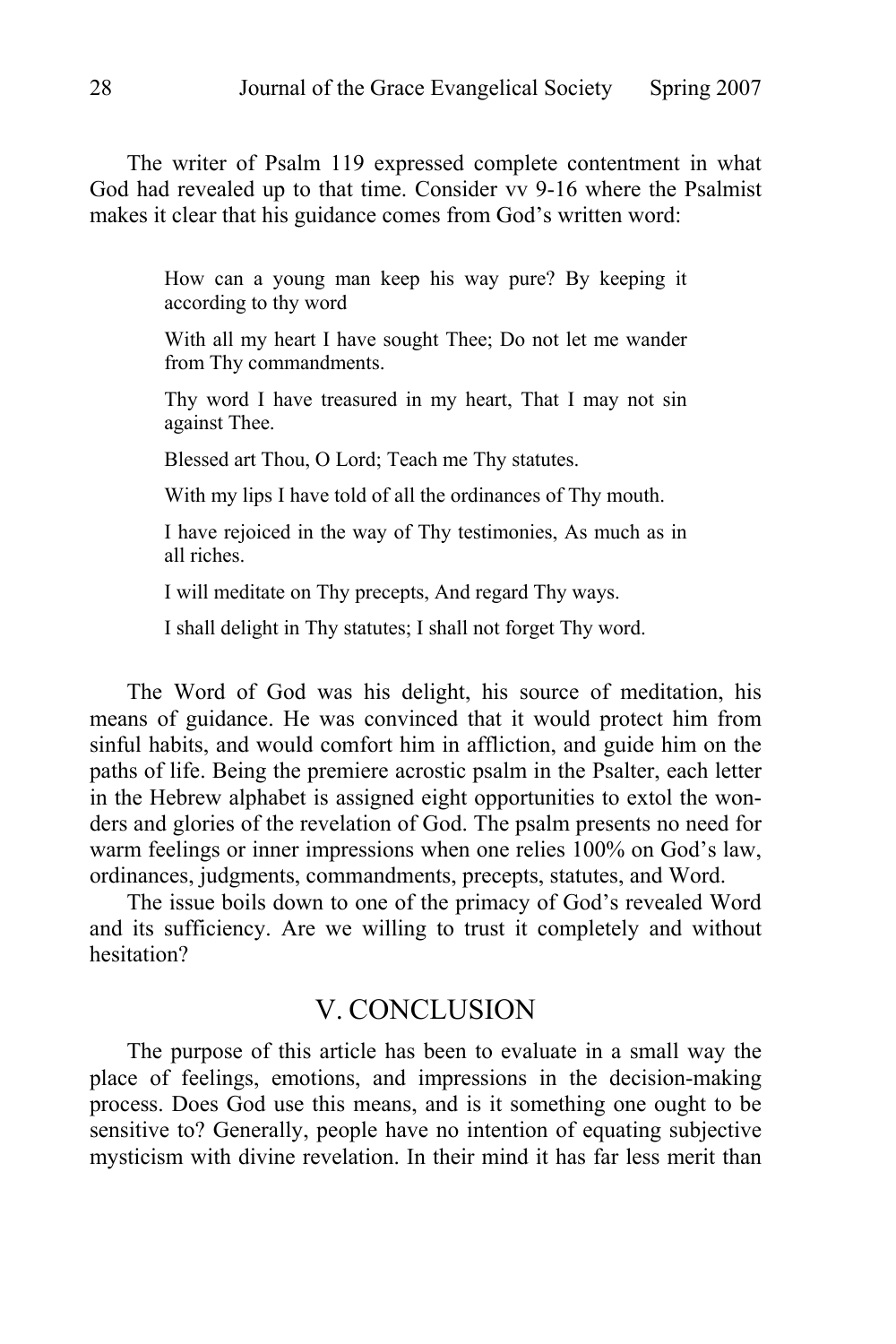the written Word of God. However, even the well-intentioned person can become caught up in some sort of emotional phenomenon due to biblical ignorance, or exposure to non-biblical philosophy. Christian culture has become so ingrained with spiritual language such as: "I have peace about it," "I was praying and sensed God speaking to me," and "God led me to..." that it is difficult to break away from these ways of thinking. And as long as these "inner, private sensations" produce life-changing experiences, it will be difficult to challenge them, especially when they appear to have value to the recipient and can be used to justify one's actions or at least give the impression of being "in touch" with God.

Despite the intensity and pleasure derived from these spiritual encounters, the major concern will always be their lack of objectivity. In addition they can easily lead one into false doctrine and sinful actions. Therefore, impressions and promptings, feelings and mysticism, peace and burning in the bosom should not be considered as the voice of God or as a source of truth. Let us recognize this for what it really is—a counterfeit spirituality that has the potential of side-tracking Christians from letting "all Scripture" thoroughly equip them for every good work (2 Tim 3:16-17).

### VI. AFTER WORDS

My thinking has been shaped by my reading. Early on I was exposed to *Decision Making and the Will of God* by Garry Friesen with Robin Maxson. As mentioned before, this was a liberating book for me and I eagerly await the revised edition. In my opinion it is a classic that should be mastered by every believer. Over twenty years ago, Garry addressed many of the issues raised in this article.

Bruce Waltke is a scholar's scholar, yet he has written a very downto-earth, and practical book: *Finding the Will of God–A Pagan Notion?18* Perhaps the greatest contribution this book made to my thinking is in regard to the practice of pagans in Bible times. Pagans sought to discover the future and determine what actions they should take. Waltke points out that "there are no examples of explicitly seeking or finding God's will after Acts 1:24-26. After Pentecost there is no instance of the church

<sup>18</sup> Dr. Bruce Waltke, *Finding the Will of God: A Pagan Notion?* (Gresham, OR: Vision House Publishing, 1995)